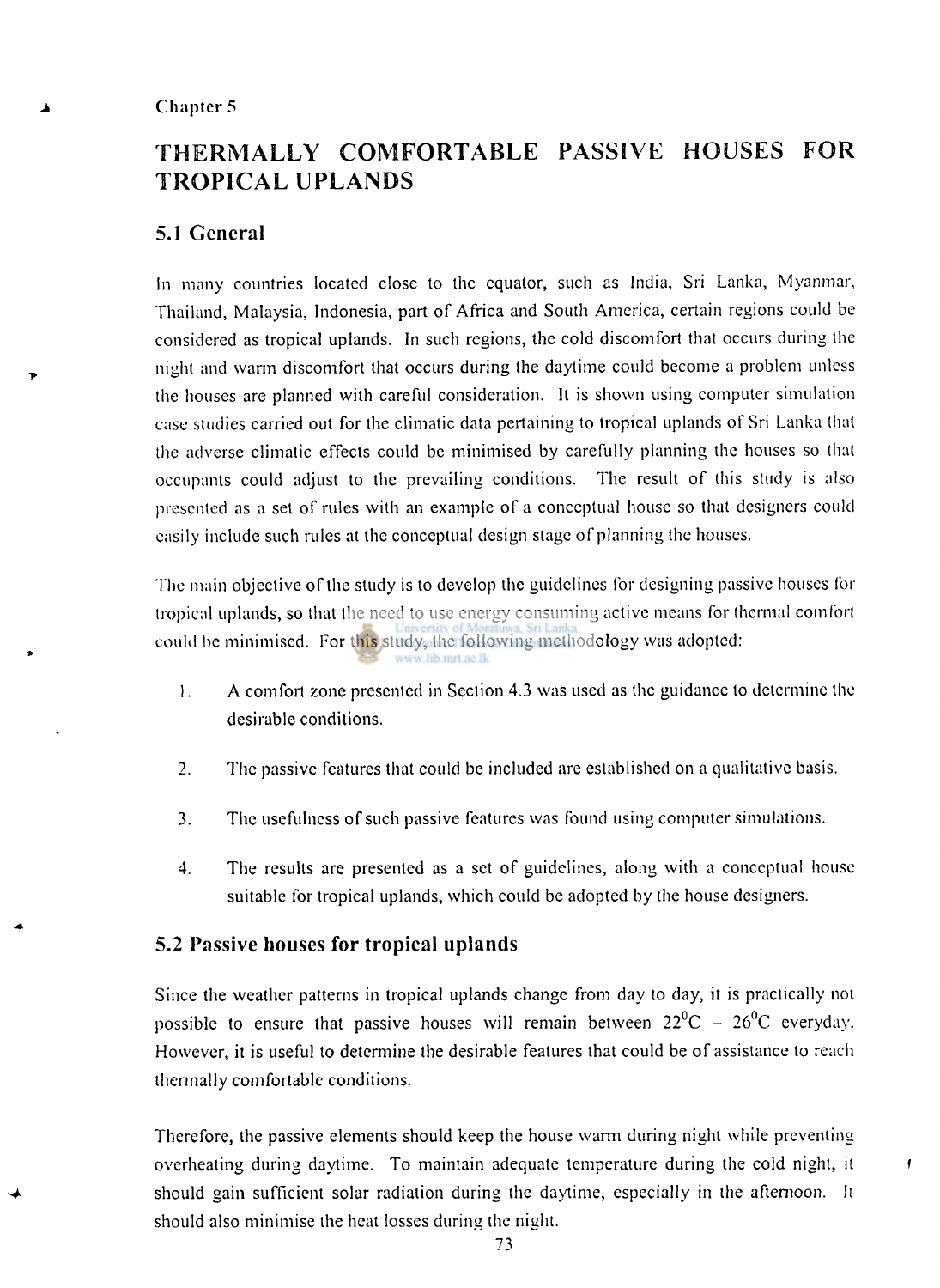- 1. Minimise heat losses due to air circulation during the night
- 2. Maximise the heat gains through the windows.
- 3. Maximise heat gains through the walls using desirable colours such as those with higher absorptance.

# **5.3 The case study for tropical uplands**

In order to determine desirable passive features that should be adopted for a house in tropical uplands, computer simulations were carried out for a general case using the average climatic data given in Table 4.1 in Chapter 4. For this part of the research also, DEROB-LTH was used. DEROB-LTH is one of the best thermal software tools that can be used for analysis the thermal performance of buildings. Since the climatic data are average values, the results of computer simulations are useful only to predict the trends, but not the actual temperatures. In this case, DEROB-LTH was used to predict the operative temperatures (Operative temperature is defined as the average of mean radiant temperature and ambient air temperature, weighted by their respective heat transfer co-efficient). Since, it is considered as a belter indication than the average indoor air temperatures. An indepth introduction and the validation of DEROB-LTH for tropical uplands were given in Chapter www.lib.mrt.ac.lk 3.

### **5.3.1 Details of the case study**

In multi-storey houses, top floor is sheltered by the roof. Other floors are protected by the upper floors. Therefore, for the case study, a two-storey house was selected. In order to determine the effect of sun movement, four volumes were selected at each floor level as shown in Figure 5.1. The ridge was arranged in East-west direction. For countries located close to the equator, direct solar radiation could penetrate through both north and south facing windows. Therefore, for the base case, windows were considered facing north and south. Since, glass could be a main source for heat gain and losses, the effect of placing additional windows facing east and west was also investigated as shown in Figure 5.2. The 3D model used for computer simulations is given in figure 5.3.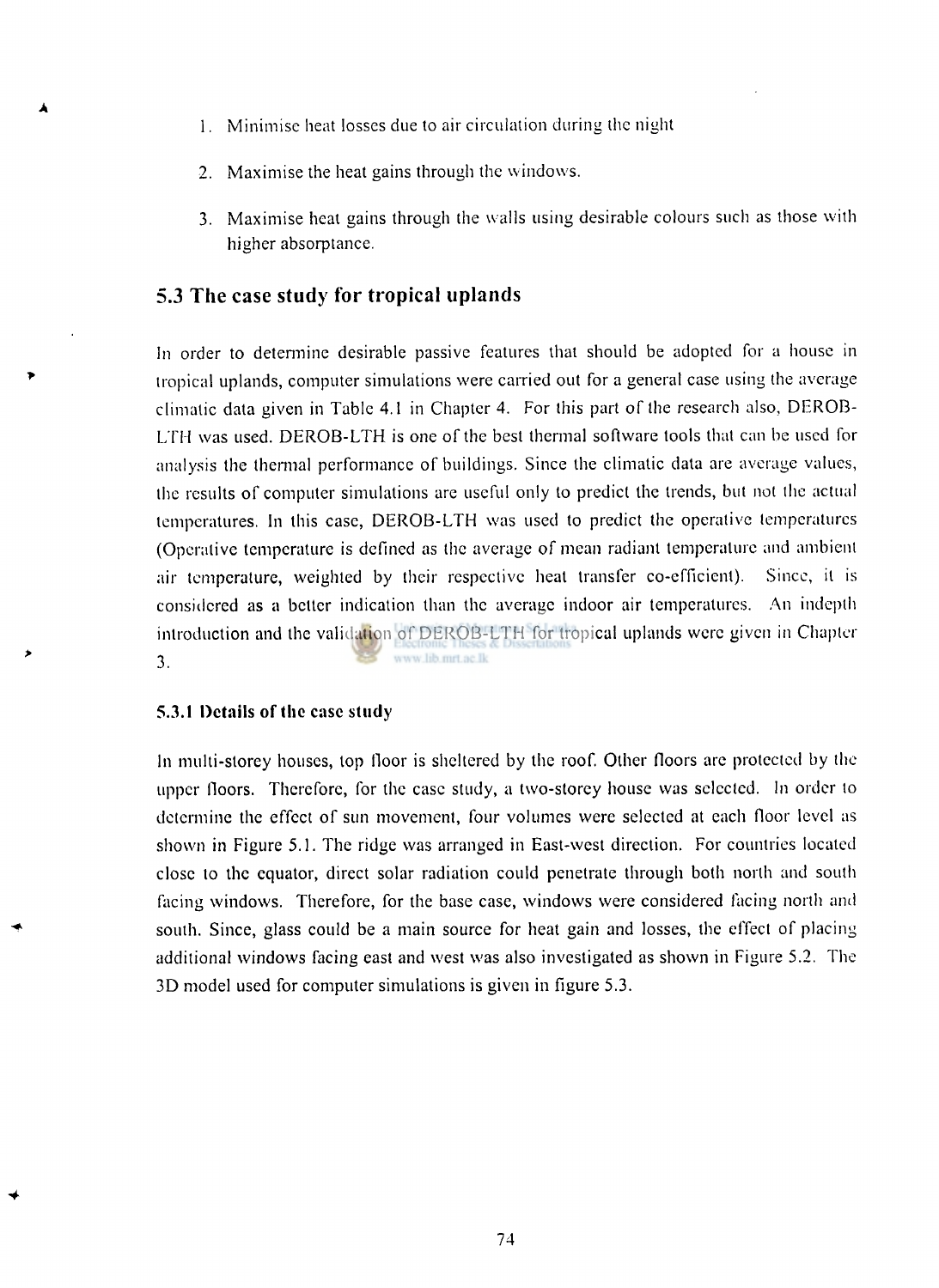

Figure 5.1: Floor plans of the model house



Figure 5.2: Front and side elevations of the model house

For the main computer simulations, March was selected (21<sup>s</sup> March). It can be seen from Table 4.1 that the minimum outdoor is  $14.5 \,^0$ C and the maximum is 25.5  $^0$ C. The range is 11  ${}^{0}$ C. This minimum is much lower than the minimum required for thermal comfort. The maximum temperature is high enough to cause overheating for undesirable passive features.



Figure 5.3: The 3D model used for the simulations.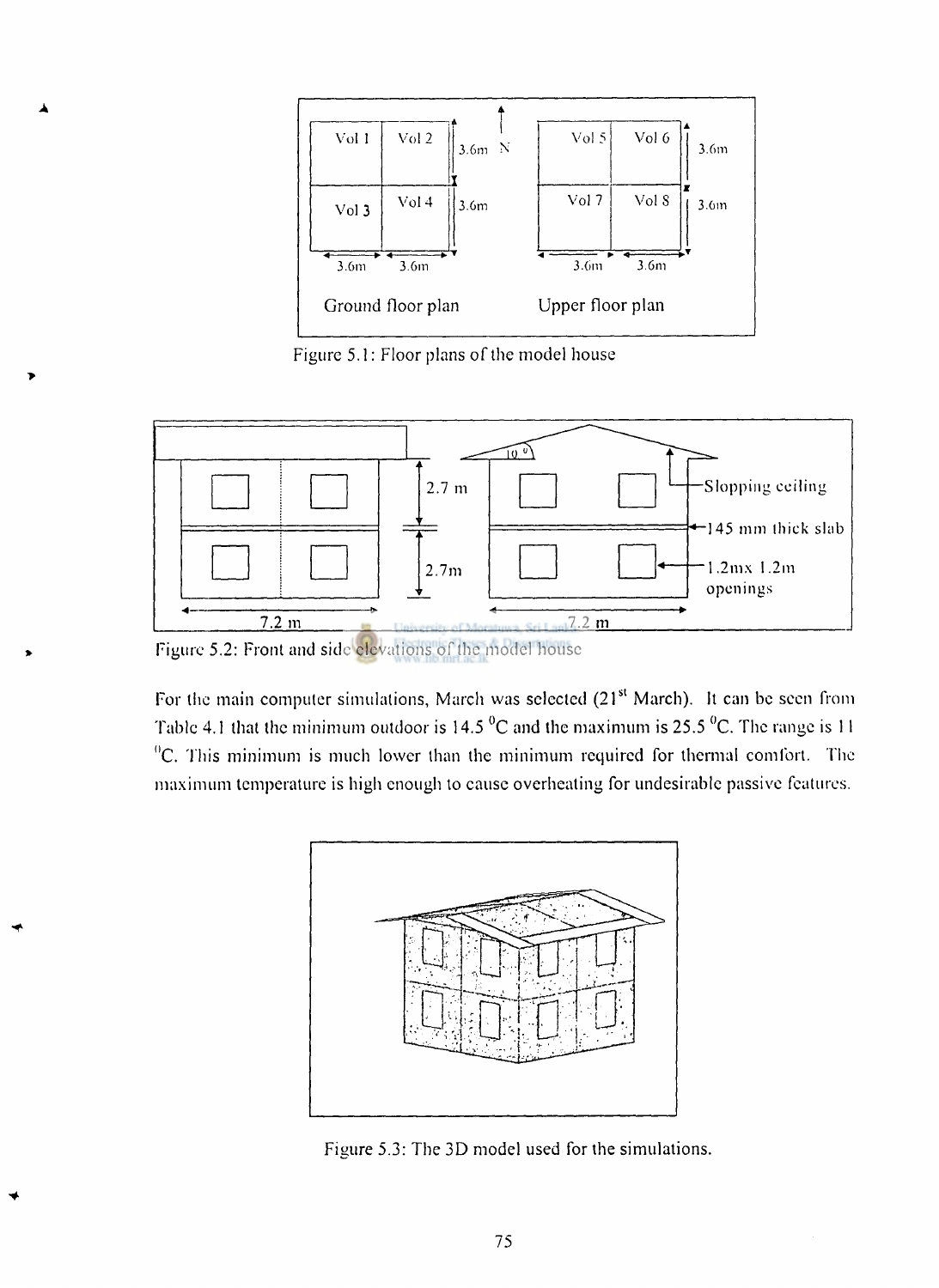#### **5.3.2 Data and variables used for simulations**

The model used for the computer simulations is shown in Figure 5.3. The roof is considered as of cement fibre sheets. Since these sheet will become blackish two or three years of installation in tropical climates, an absoptance of 75% was considered for the roof (Nayak et al., 1999). The walls were considered as plastered brickwork of one brick thickness. The colour of the walls were considered as dark and light for two different cases since it was reported by Bansal et al.,(1992) that colour can affect the indoor temperature. The reinforced concrete floor slab was considered to have an overall thickness of 145 mm with the finishes. For houses in tropical uplands, infiltration of air through the windows could be undesirable, specially during the cold nights. Therefore, generally, the windows would be kept closed during the night. The number of air changes could be a low value, such of 0.5-1 ach. During the daytime, few windows would be opened which could increase the number of air changes to about 2-3 ach. Generally, this would be from about 11.00 hours to 17.00 hours since the out door temperature remains at lower values at other times. Therefore, the simulations were carried out for three cases.

- 1. The windows were kept closed during day and night. This could give rise to overheating during daytime although such a strategy could be advantageous during night-time  $(Z^{\text{max}})$  ach throughout the day). www lib met ac lk
- 2. Some windows were kept open from  $11.00 17.00$  hours so that the benefit of daytime high temperatures could be obtained while avoiding the overheating (Z2- 3 ach from 11.00-17.00, other times- lach).
- 3. Another possibility is a poorly constructed house where the number of air changes can be high as 3 during day and night. $(Z3 - 3$  ach throughout the day).

To determine the effect of the important variables discussed above, the following cases were considered.

- 1. The Base case with windows facing north and south (Wl). The walls were also considered as of dark colour (CI). The roof was also of dark colours (Rl). For this Base case, three possible air changes were considered as given in Table 5.1. Those are Zl, Z2 and Z3 cases.
- 2. The effect of placing additional windows facing east or west was considered with  $W2$  and  $W3$ .
- 3. The effect of neglecting the desirable features was investigated by having a house with light colours for walls  $(C2)$  and roof  $(R2)$ .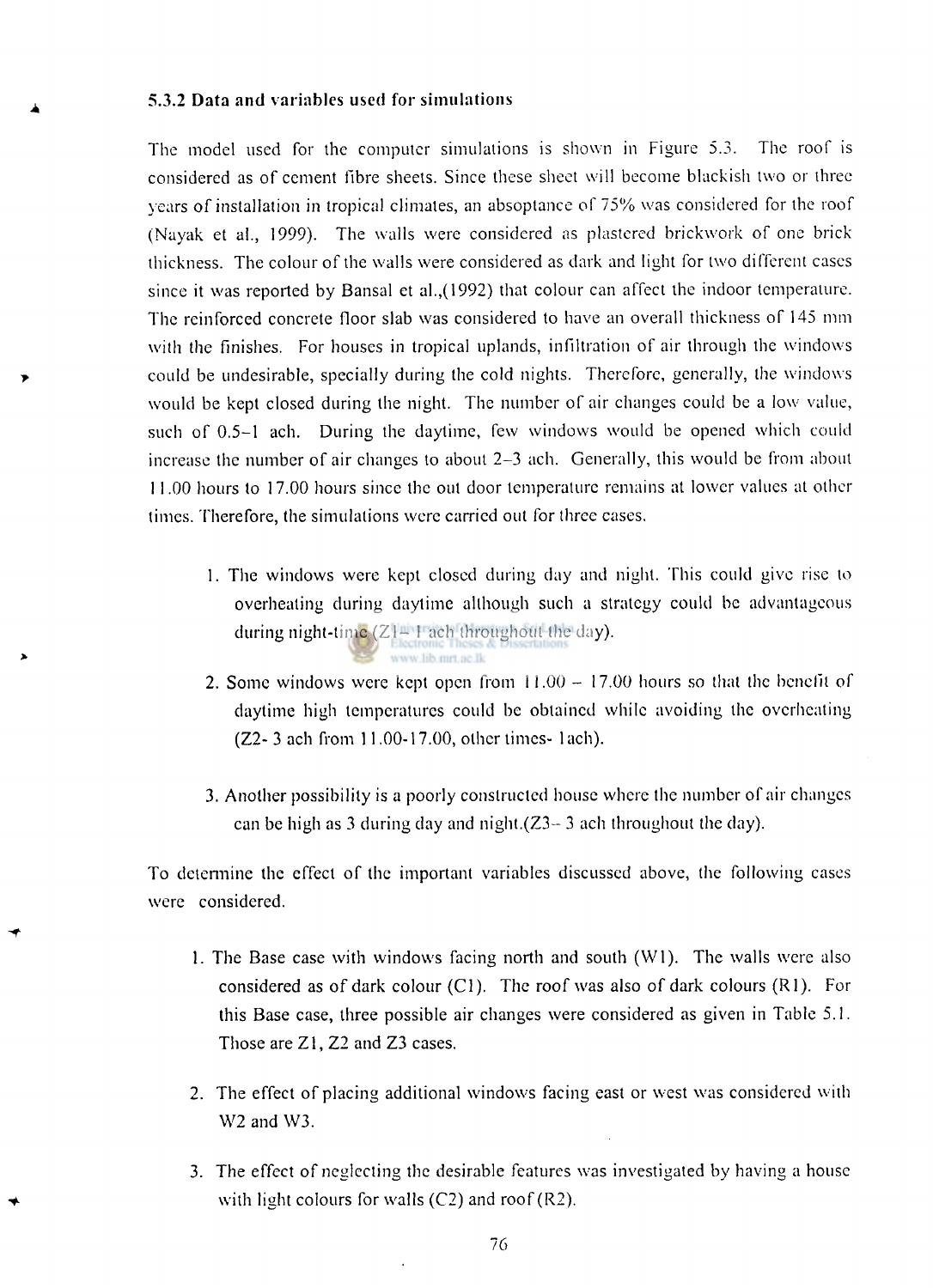|                                                                                                 | Parameter simulated                                                                        | The<br>identification                                        | <b>Case selected for further</b><br>simulation                                                                                                |
|-------------------------------------------------------------------------------------------------|--------------------------------------------------------------------------------------------|--------------------------------------------------------------|-----------------------------------------------------------------------------------------------------------------------------------------------|
| The thermal<br>performance of the<br>house with passive<br>features during<br>March             | The effect of air changes on the<br>indoor temperatures-<br>$Z1, Z2$ and $Z3$              | MC1R1W1Z1<br>MC1R1W1Z2<br>MCIRIW1Z3                          | Z1 and Z2 gave similar results.<br>Z2 was selected since it is the<br>practically more likely case.                                           |
|                                                                                                 | The effect of having additional<br>windows facing east and west                            | MCIRIWIZ2<br>MCIRIW2Z2<br>MC1R1W3Z2                          | W <sub>2</sub> case was selected since it is<br>desirable to have some direct<br>radiation<br>solar<br>penetrating<br>during the cool morning |
|                                                                                                 | The effect of neglecting the<br>desirable features. This can be<br>compared with MC1R1W1Z2 | MC <sub>2</sub> R <sub>2</sub> W <sub>1</sub> Z <sub>2</sub> |                                                                                                                                               |
| The<br>thermal<br>performance of the<br>house with passive<br><b>features</b><br>during<br>July | The data for July was used to<br>compare with MC1R1W2Z2                                    | JCIRIW2Z2                                                    |                                                                                                                                               |

Table 5.1: Computer simulations conducted

These simulations were carried out for March (M) where the sun path is almost above the house. The effect of having the sun in extreme locations was investigated with a few selected cases. For this, July was selected  $(21<sup>st</sup>July)$ . It can be seen from Table 4.1 in Chapter 4, for July that the minimum outdoor temperature is  $16.7\text{°C}$  and the maximum outdoor temperature is 25.8  $^{\circ}$ C. The range is 9.1  $^{\circ}$ C. Number of sunshine hours was 6.6.

The important properties of the building materials used for the simulations arc given in Table 5.2. These were obtained from (BRE 1984), Evans (1980) and Nayak et al., (1999). The constituent materials and overall properties as calculated by DEROB-LTH are given in Table 5.3.

| <b>Material type</b> | Conductivity<br>W/mK | <b>Specific heat</b><br>Wh/kgK | <b>Density</b><br>kg/m3 |
|----------------------|----------------------|--------------------------------|-------------------------|
| Earth                | 1.4                  | 0.22                           | 1300                    |
| Plain concrete       | 1.7                  | 0.25                           | 2300                    |
| Hand moulded bricks  | 0.82                 | 0.24                           | 1850                    |
| Cement plaster       | 0.72                 | 0.24                           | 1800                    |
| Cement fibre sheets  | 0.22                 | 0.25                           | 1600                    |
| Air space)           | 0.024                | 0.28                           | 1.201                   |

Table 5.2: Properties of the materials used for the simulations.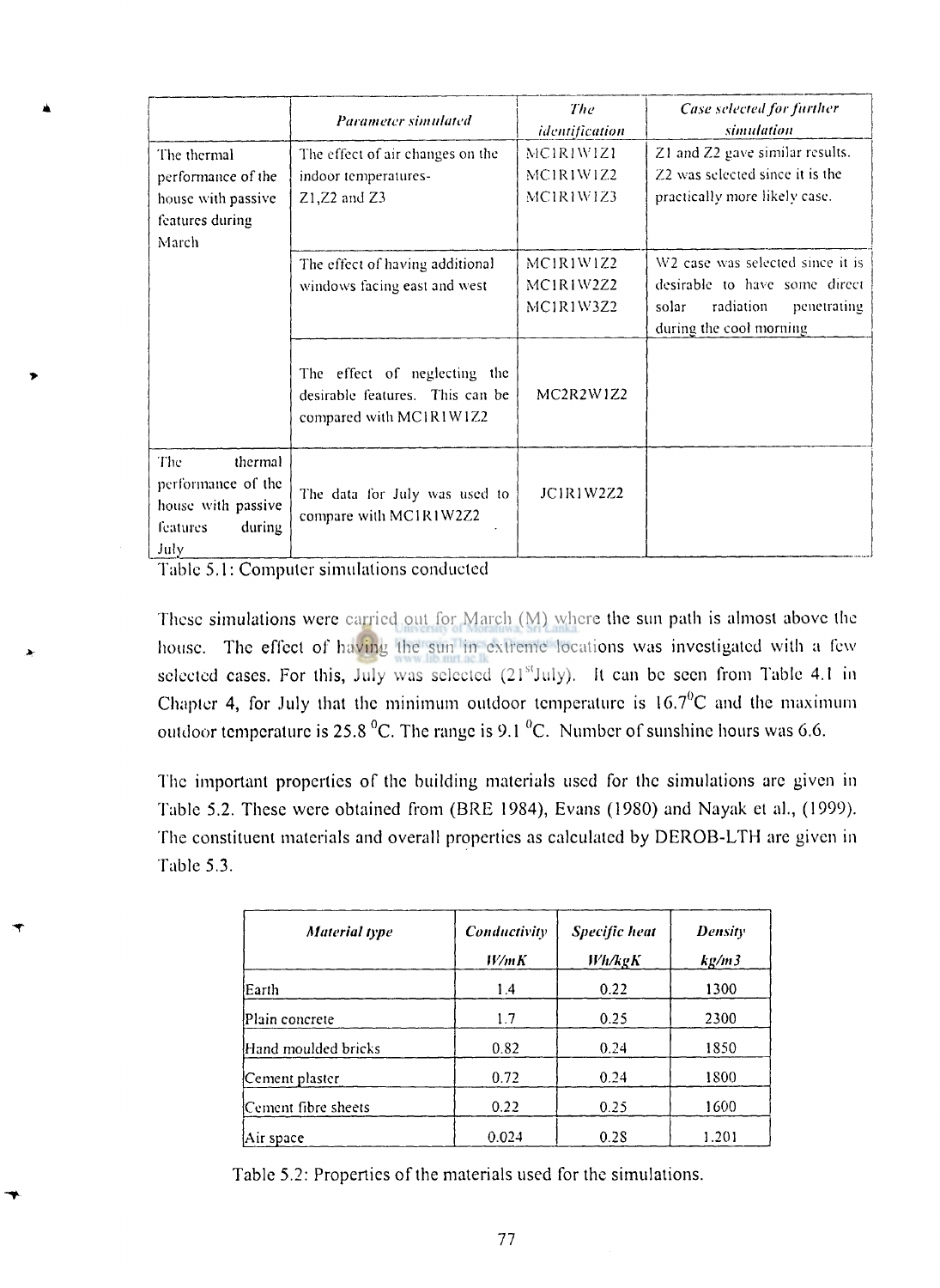| Item                                                                      | Constituent materials from front to back as<br>defined for DEROB-LTH<br>Thickness<br>Material |                                                | Dynamic<br>Attenuation | Time lag<br>(hours) |
|---------------------------------------------------------------------------|-----------------------------------------------------------------------------------------------|------------------------------------------------|------------------------|---------------------|
| Concrete floor                                                            | Earth<br>Plain concrete<br>Cement Plaster                                                     | 500 mm<br>$50 \text{ mm}$<br>$20 \text{ mm}$   | 0.258                  | 10.43               |
| External or internal wall<br>with 240 mm brickwork                        | Cement plaster<br>Hand moulded Brick<br>Cement plaster                                        | $15 \text{ mm}$<br>$210 \text{ mm}$<br>$15$ mm | 0.569                  | 6.134               |
| - with!<br>fibre<br>roof<br><b>Cement</b><br>cement fibre sloping ceiling | Cement Fibre sheet<br>Air gap<br>Cement Fibre sheet                                           | $8 \text{ mm}$<br>$250$ mm<br>$6 \text{ mm}$   | 0.999                  | 0.217               |
| Concrete floor slab                                                       | Concrete slab                                                                                 | 145 mm                                         | 0.861                  | 2.73                |

Table **5.3:** Constituent material properties.

In order to simulate the different colours of the wall and roof surfaces, the following values of absorptances and emiltances in Table **5.4** were used.

| Item                        | Surface colour<br>University of More | Absorptance Emittance<br>(%) | (%) |
|-----------------------------|--------------------------------------|------------------------------|-----|
| Walls- brickwork            | www. Light colour-off white          | 30                           | 90  |
| Walls- brickwork            | Dark colours-green, blue, red        | 60                           | 60  |
| Cement fibre sheets of roof | Blackish grey                        | 75                           | 95  |
| Cement fibre sheets of roof | Ash                                  | 50                           | 50  |

Table **5.4:** Absoptance and Emitance used for materials

# **5.4 The result and discussion**

Since March climatic data was used for simulations, the results for south or north facing volumes indicate only a marginal difference as sun is almost above the building. Therefore, south facing volumes were considered for comparison purposes. For convenience in referring to the volumes, the following code was employed, when referring to the volumes.

Ground floor, U: Upper floor, N: Northern volumes, S: Southern volumes, E: volume with an east-facing wall, W: volume with a west-facing wall.

G-NE means ground floor volume facing north with an east facing wall.

The simulation results are discussed under the following topics:

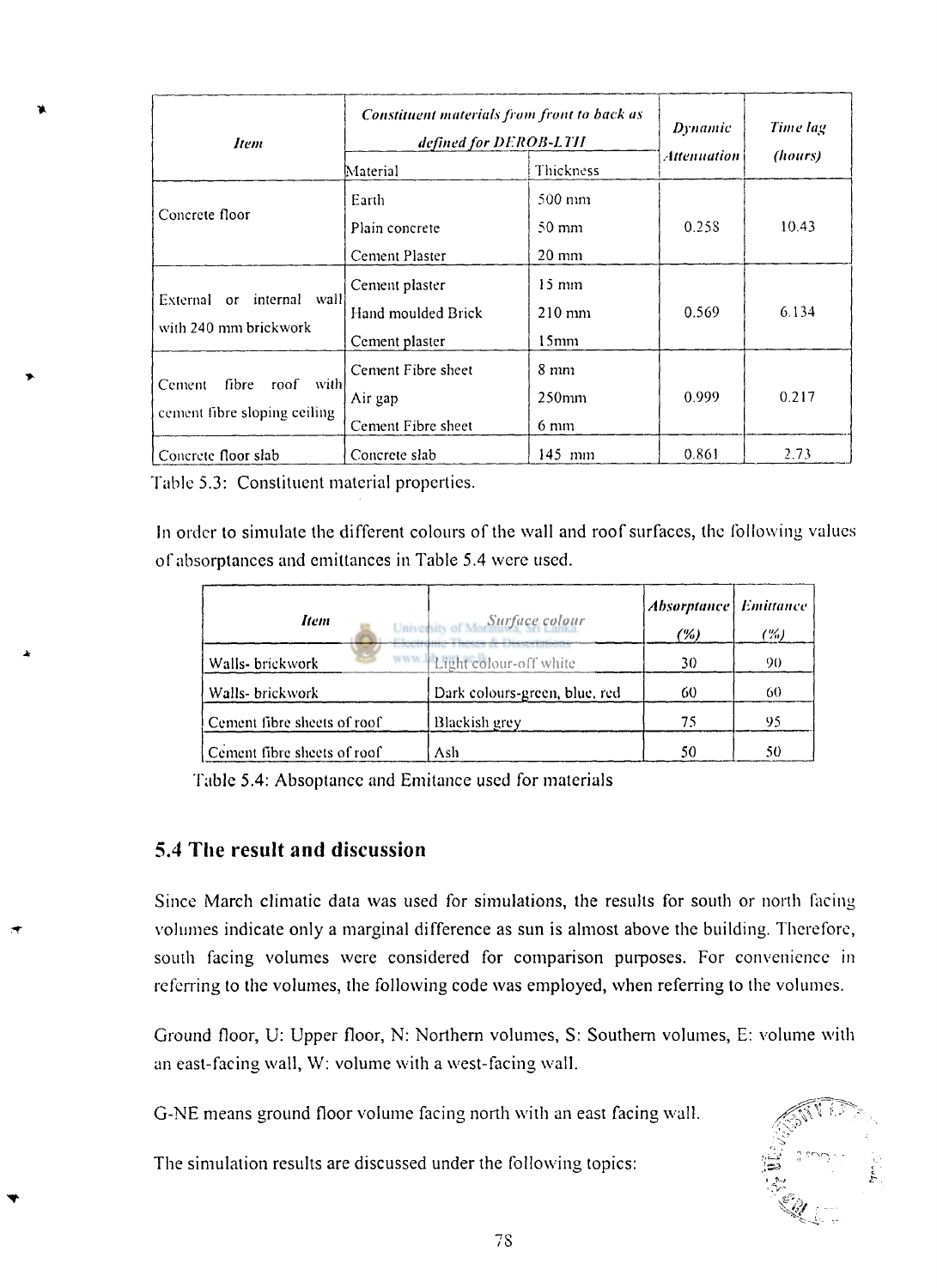- 1. Minimise heat losses due to air circulation during the night.
- 2. Maximise the heat gains through the windows.
- 3. Maximise heat gains through the walls using desirable colours such as those with higher absorptance.

ASHRAE defines the operative temperature as the average of the mean radiant and ambient air temperature, weighted by their respective heat transfer co-efficient. Therefore, it could be said operative temperatures is a better indication than the average indoor air temperature to represent indoor thermal comfort conditions. Therefore, for the analysis operative temperature was considered.



#### **5.4.1 Effect of the number of air changes**

The infiltration of outside air could give rise to a certain number of air changes. The maximum and minimum operative temperatures for the three combinations of air changes are presented in Charts 5.1 and 5.2.

Chart 5.1 indicates that the minimum operative temperature has remained much above the out door temperature for all the cases considered. The case of having a poor construction with a lot of infiltration during the night (Z3) has given a lower operative minimum temperature than Zl and Z2 cases. This is because high infiltration allowed to cold air come in to the house. Warm air is passed through stack ventilation. Thus, the indoor temperature is reduced. Thus, having some of the windows open when the outdoor temperature is high (Z2) has no significant effect when compared with low infiltration throughout the day (Zl).

**79**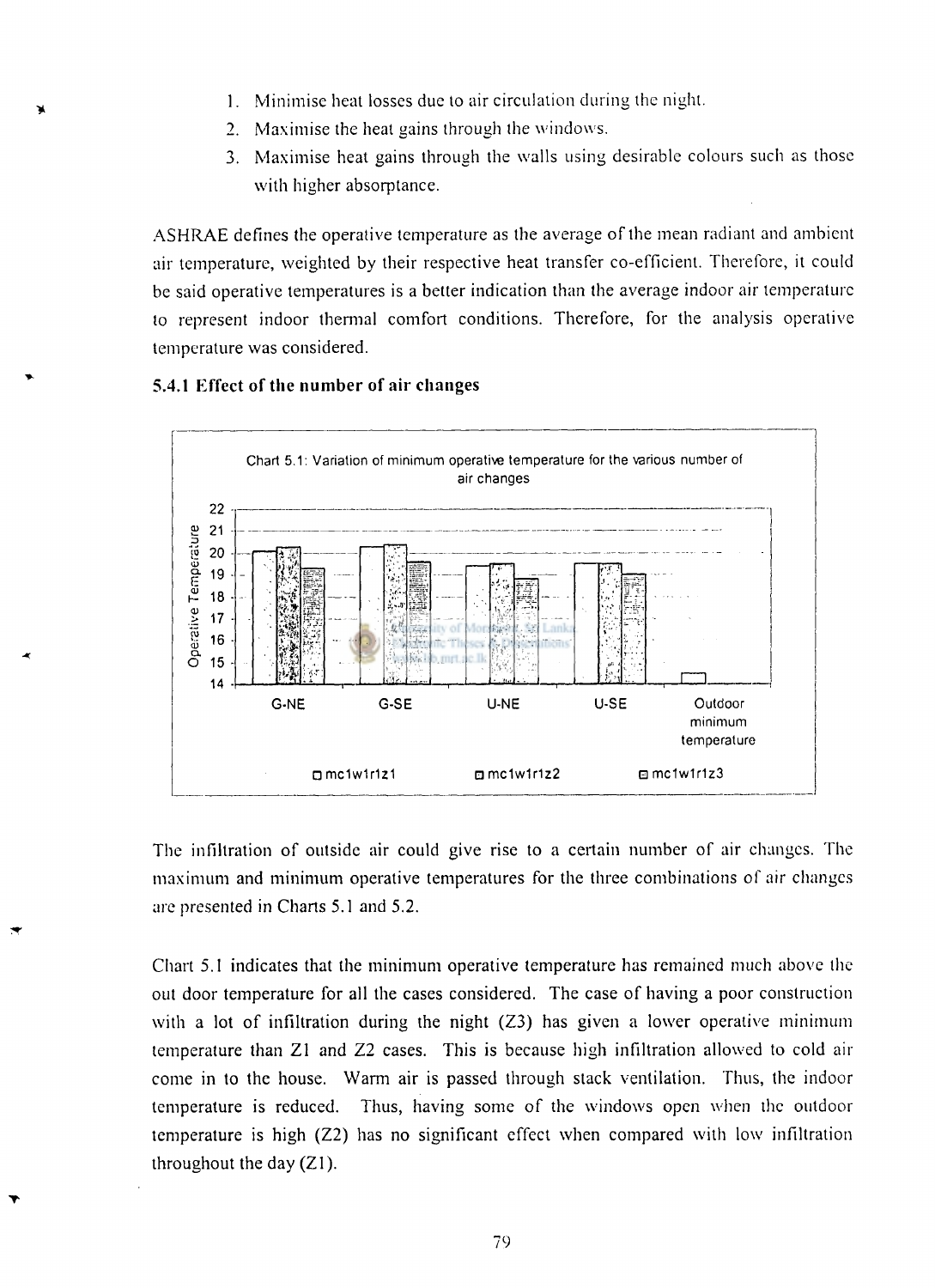Thus, for tropical uplands, it is important to ensure that infiltration of cold air is as minimised as possible during the night. This conclusion tallies with the physical observation by Malama and Sharpies (1997) done in a traditional house in Zambia located at an altitude of about 1300m above sea level. Chart 5.1 also indicates that the upper floor records a lower minimum operative temperature than the ground floor. This shows that the ground floor bedrooms of a two-storey house would have a lesser degree of cold discomfort than a upper floor bed room. With computer simulations it can be identified that the room in the upper floor of two storey house could experience a lower temperature in the night and higher temperature in the daytime than the room at a ground floor level. This means that generally upper floor rooms could be better during daytime since these could experience temperatures close to the outdoor. However, there is some possibility for overheating in quite warm days. The lower fluctuation of temperature and also higher temperature during the nighttime of ground floor bed rooms indicate that these could be better during the night.

The results indicate that the highest value of minimum operative temperature has occurred for Z2 case for both upper floor and ground floor. This indicates that the opening of windows during the daytime has a distinct advantage while closing them as the outdoor cools down. Similarly, the highest maximum operative temperature also has occurred for this case. This could indicate that allowing adequate ventilation when outdoors in warmer is a good strategy. Therefore, houses should be planned so that such ventilation in possible.



Chart 5.2 indicates that the infiltration has only a marginal effect on the indoor maximum operative temperature. The maximum temperature recorded by the ground floor is less than the upper floor. This may indicate that the upper floor areas could be better during the daytime as far as cold discomfort is concerned, except in days where hot discomfort will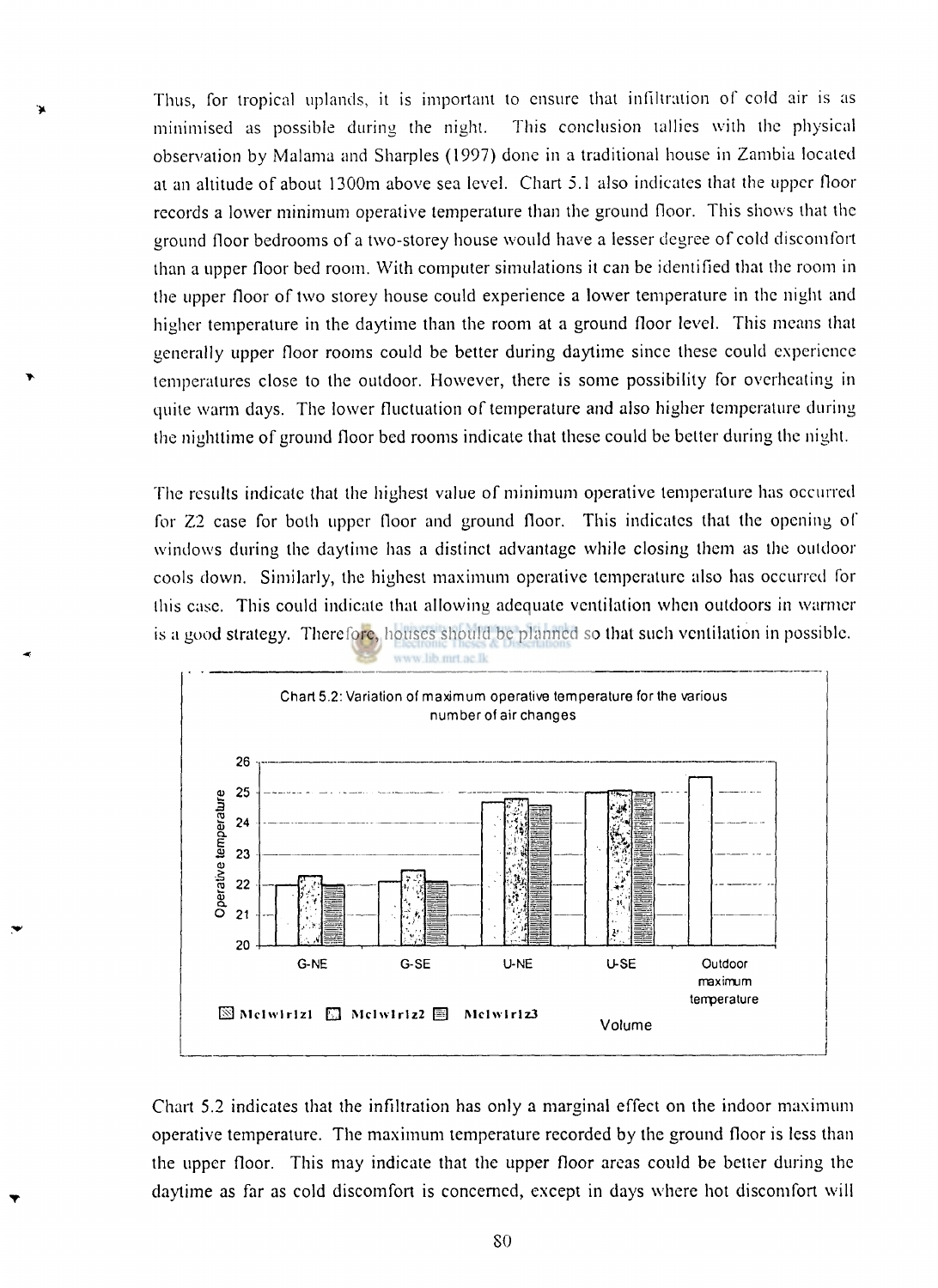become a problem. When windows are closed through out the day, the solar radiation in to the house through glazing is high. Thus, over heating may occur.

# **5.4.2 Effect of orientation of windows**

Chart **5**.3 and **5.4** indicates that having extra windows either facing east or west could have only a marginal effect on the operative temperature. However, east-facing windows would be of an advantage during cold mornings since the direct solar radiation could be used by the occupants in upper floor to have plenty of daylight. Thus, provision of additional west facing openings as well as east facing openings results in the most desirable conditions.





SI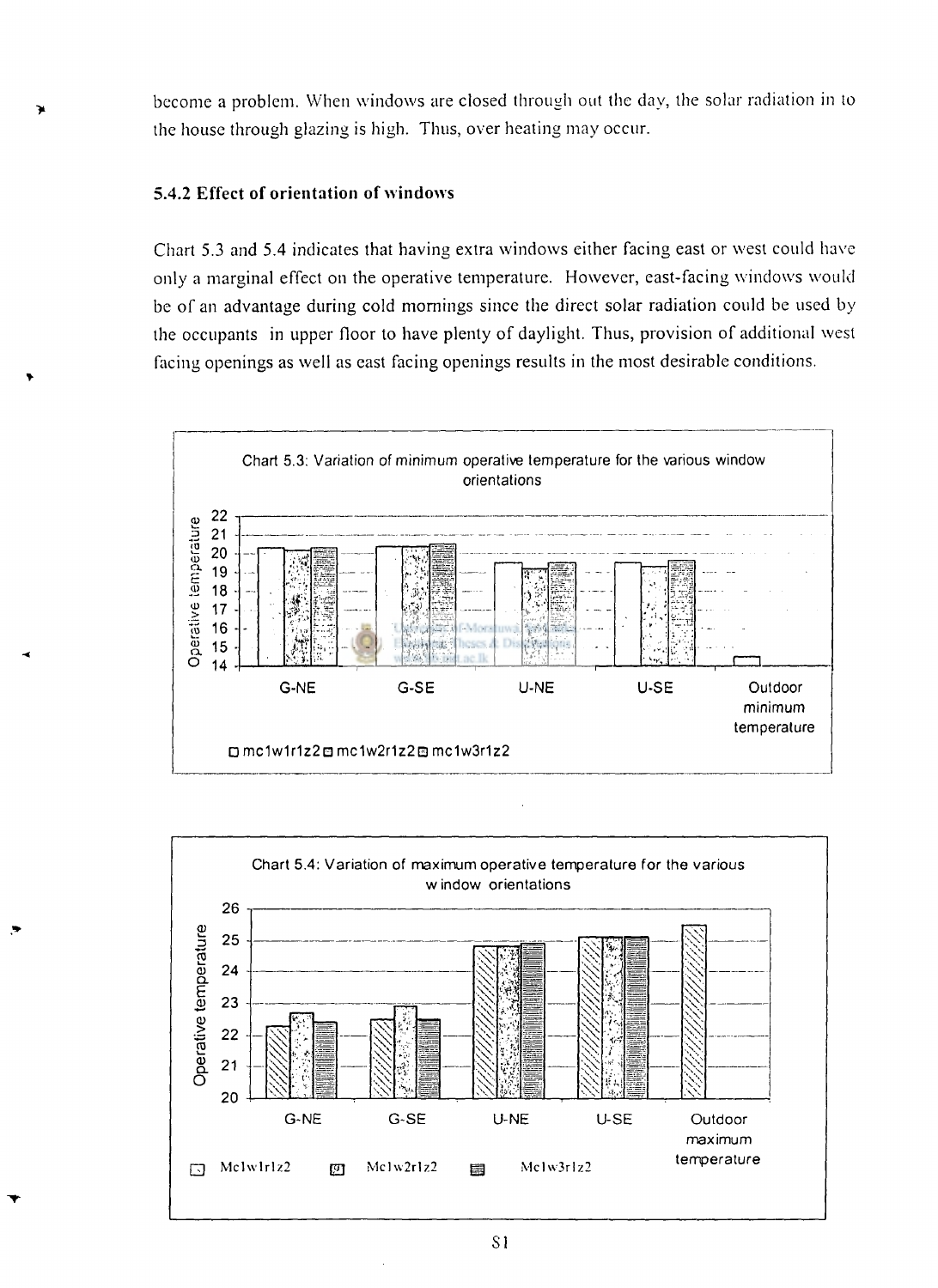### **5.4.3 Effect of colour of (he walls and the roof**

**>** 

Chart 5.5 and 5.6 indicate that the use of darker colours for the walls and roof would increase the operative temperature slightly while showing a similar increase in the maximum temperature as well. Due to the high absoptance of darker colours the penetration of solar radiation in to the house is high. When the absoptance is low, the amount of solar radiation is lower than the earlier case. Thus, low indoor temperatures are recorded. Since the cold discomfort during the night is the more serious problem, the use of darker colours could be recommended.



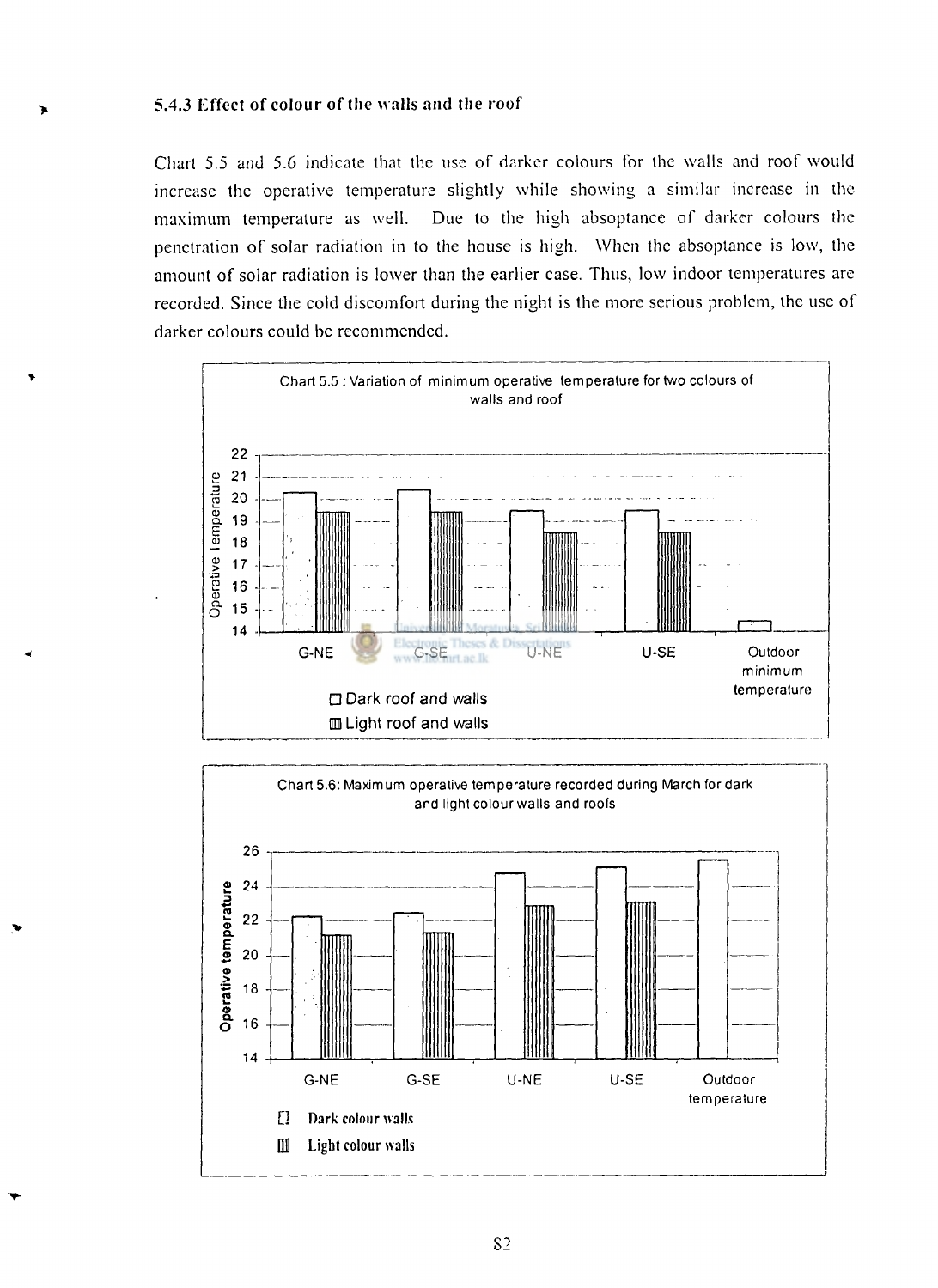# **5.4.4 The thermal performance during July**

Chart 5.7 indicates that a similar trend can be observed for both March and July for all the volumes. The upper floor indicated a greater fluctuation of temperature than the ground floor. Such a trend could be expected for other months as well.



**5.4.5 Applications of findings** 

| The Chart<br>No.              | General Information                                                                                                   | Practical Application                                                                                                                                                          |
|-------------------------------|-----------------------------------------------------------------------------------------------------------------------|--------------------------------------------------------------------------------------------------------------------------------------------------------------------------------|
| Chart 5.1                     | The infiltration should be minimised<br>during the night. Z3 case records a much<br>lower temperature than Z1 and Z2. | The bedroom should have<br>minimum infiltration through doors,<br>windows and roof during the night                                                                            |
| Chart 5.2                     | Upper floor rooms record a lower<br>temperature than the ground floor room.                                           | The ground floor bedrooms would<br>have a cold discomfort to a lesser<br>degree than the upper floor bed<br>rooms.                                                             |
| Chart 5.3<br>and<br>Chart 5.4 | There is no significant effect of having<br>windows either facing east or west on<br>minimum or maximum temperatures  | An extra window facing east could<br>be advantageous in allowing a lot of<br>daylight during cold mornings.                                                                    |
| Chart 5.5<br>and $5.6$        | There is a marginal increase in the<br>minimum and maximum temperature<br>when darker colours are used.               | Since cold discomfort is a serious<br>problem, even the marginal<br>advantage that could be obtained<br>with darker colours would be useful<br>for houses in tropical uplands. |

Table 5.5: Applications of findings